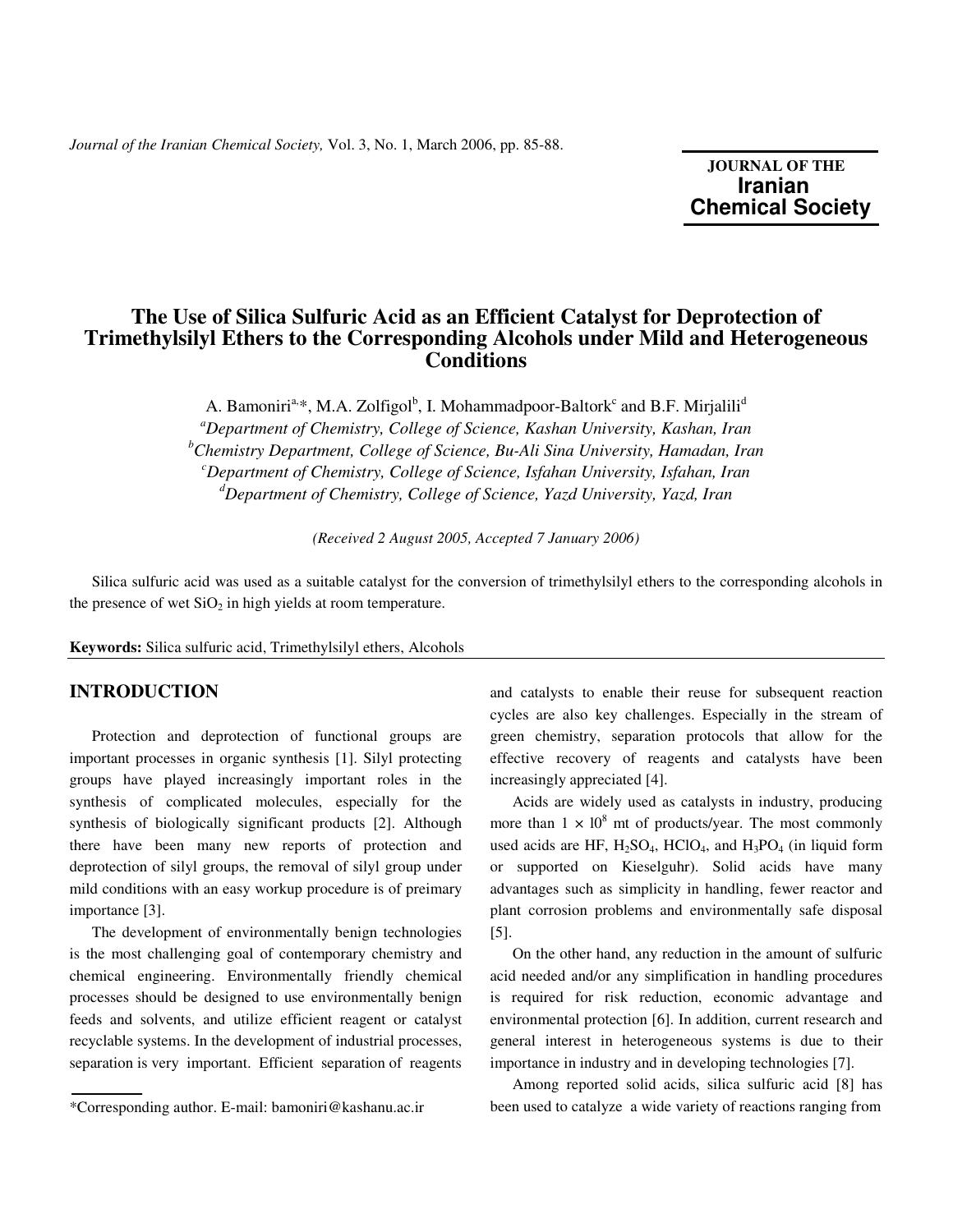#### Bamoniri *et al*.

aldol condensation [9], acetalization [10], deacetalization [11], oxidation of alcohols [12], N-nitrosation of secondary amines [13], direct etherification of trimethylsilylethers [14] and so forth. Therefore, we decided to apply this catalyst to the conversion of trimethylsilyl ethers to their corresponding alcohols in the presence of wet  $SiO<sub>2</sub>$  at room temperature.

## **EXPERIMENTAL**

#### **Chemicals**

 Chemicals were purchased from Fluka, Merck, and Aldrich chemicals companies.

 The products were characterized by comparison of their spectral  $(\text{IR}, \text{H} \text{NMR})$ , TLC, and physical data with the standard samples. All silyl ethers were synthesized as previously published [16].

#### **General Procedure**

 A mixture of the substrate 1 (1 mmol; see Table 1 for substrates and stirring times), n-hexane (5 ml), silica sulfuric acid  $(0.05 \text{ g})$ , and wet  $SiO<sub>2</sub>$   $(0.2 \text{ g})$  was stirred at room temperature for the specified time. The reaction was monitored by TLC using a 1:1 mixture of ether-petroleum ether as an eluent. After completion of the reaction the mixture was filtered and the solid residue was washed with n-hexane. Evaporation of the solvent gave pure alcohols in good to excellent yields (85-96%, Table 1).

### **RESULTS AND DISCUSSION**

 In this work, silica sulfuric acid was successfully used as a suitable catalyst for the conversion of several trimethylsilyl ethers to their corresponding alcohols in the presence of wet  $SiO<sub>2</sub>$  in high yields at room temperature, as shown in Scheme 1.

 The direct conversion of 21 different trimethylsilylethers to the corresponding alcoholswas carried out in the presence

ROTMS 
$$
\xrightarrow{\text{Silica Sulfuric Acid}}
$$
 ROH  
Wet SiO<sub>2</sub>, n-Hexane, r.t. POH

*Scheme 1* 

of silica sulfuric acid and wet  $SiO<sub>2</sub>$  in n-hexane at room temperature, based on the general procedure given in the Experimental section. The results are summarized in Table 1. As shown in Table 1, all corresponding alcohols were obtained at high yields (85-96%) in relatively short periods of time (12- 40 min).

We believe that the presence of wet  $SiO<sub>2</sub>$  provides an effective surface area for *in situ* generation of H<sub>2</sub>SO<sub>4</sub>. The reaction is clean and the purification of product is straightforward.

 In conclusion, silica sulfuric acid was found to act as an excellent, easy to use, inexpensive, insoluble proton source in all organic solvents. The low cost and availability of the reagents, easy procedure and work-up make this method attractive for large scale operations. At the same time, silica sulfuric acid can serve as an efficient catalyst for the conversion of trimethylsilyl ethers into their corresponding alcohols under mild and heterogeneous conditions. The yields are good to excellent and the procedure is simple and convenient. In addition, silica sulfuric acid can be reused several times. Moreover, the reaction is heterogeneous and may be useful industrially [15].

### **ACKNOWLEDGMENT**

 Financial support for this work by the Research Affairs Departments of Kashan University, Bu-Ali Sina University, Isfahan University and Yazd University is gratefully acknowledged.

#### **REFERENCES**

- [1] T.W. Green, P.G.M. Wuts, Protective Groups in Organic Synthsis, John Wiley & Sons, Inc., New York, 1991.
- [2] K.I. Oyama, T. Kondo, Org. Lett. 5 (2003) 209.
- [3] P. Salehi, M.M. Khodaei, M. Goodarzi, Russ. J. Org. Chem. 38 (2002) 1671.
- [4] J.I. Yoshida, K. Itami, Chem. Rev. 102 (2002) 3693.
- [5] A. Corma, Curr. Opin. Solid State Mat. Sci. 2 (1997) 63.
- [6] J.M. Riego, Z. Sedin. J.M. Zaldivar. N.C. Marziano, C. Tortato, Tetrahedron lett. 37 (1996) 513.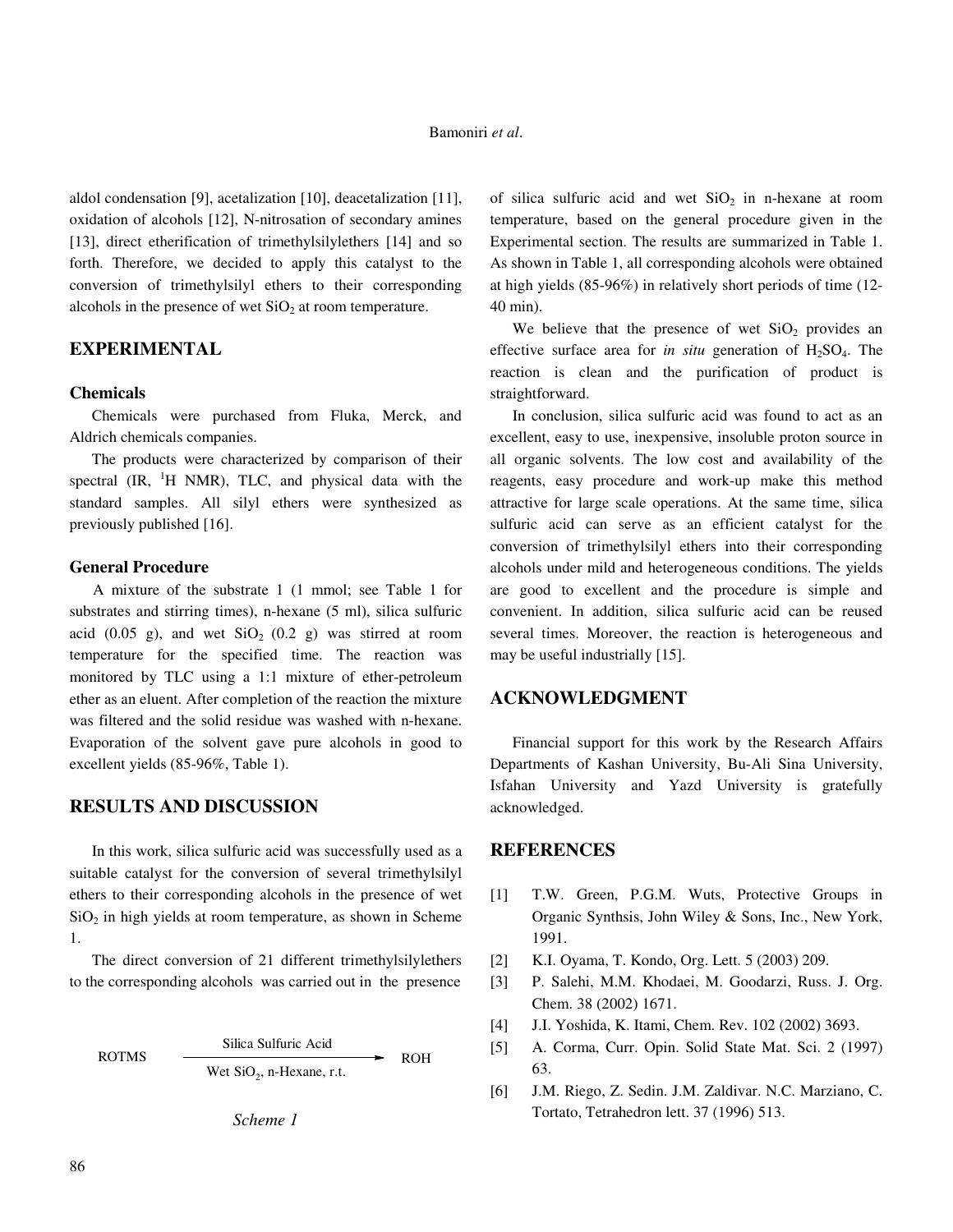The Use of Silica Sulfuric Acid as an Efficient Catalyst

| Entry            | Substrate                                                                              | $\mathbf{1}$ | Product                                                                 | $\overline{2}$ | Time<br>(min) | Yield<br>$(\%)$ |
|------------------|----------------------------------------------------------------------------------------|--------------|-------------------------------------------------------------------------|----------------|---------------|-----------------|
| $\mathbf{1}$     | 4-CH <sub>3</sub> OC <sub>6</sub> H <sub>4</sub> CH <sub>2</sub> OTMS                  | $\mathbf a$  | 4-CH <sub>3</sub> OC <sub>6</sub> H <sub>4</sub> CH <sub>2</sub> OH     | a              | 12            | 95              |
| $\mathbf{2}$     | $C_6H_5CH(OTMS)CH_2OTMS$                                                               | $\mathbf b$  | $C_6H_5CH(OH)CH_2OH$                                                    | $\mathbf b$    | 25            | 94              |
| 3                | 4-(CH <sub>3</sub> ) <sub>2</sub> CHC <sub>6</sub> H <sub>4</sub> CH <sub>2</sub> OTMS | $\mathbf c$  | $4-(CH3)2CHC6H4CH2OH$                                                   | $\mathbf c$    | 18            | 96              |
| $\overline{4}$   | $4-(CH3)3CC6H4CH2OTMS$                                                                 | $\mathbf d$  | $4-(CH_3)_3CC_6H_4CH_2OH$                                               | $\mathbf d$    | 18            | 95              |
| 5                | 2-ClC <sub>6</sub> H <sub>4</sub> CH <sub>2</sub> OTMS                                 | $\mathbf{e}$ | 2-ClC <sub>6</sub> H <sub>4</sub> CH <sub>2</sub> OH                    | $\mathbf e$    | 35            | 92              |
| 6                | 4-ClC <sub>6</sub> H <sub>4</sub> CH <sub>2</sub> OTMS                                 | $\mathbf f$  | 4-ClC <sub>6</sub> H <sub>4</sub> CH <sub>2</sub> OH                    | $\mathbf f$    | 25            | 94              |
| 7                | $2,4$ -Cl <sub>2</sub> C <sub>6</sub> H <sub>3</sub> CH <sub>2</sub> OTMS              | g            | $2,4$ -Cl <sub>2</sub> C <sub>6</sub> H <sub>3</sub> CH <sub>2</sub> OH | g              | 40            | 91              |
| $8\,$            | 2-BrC <sub>6</sub> H <sub>4</sub> CH <sub>2</sub> OTMS                                 | $\mathbf h$  | $2-BrC_6H_4CH_2OH$                                                      | h              | 35            | 90              |
| $\boldsymbol{9}$ | $2-O_2NC_6H_4CH_2OTMS$                                                                 | $\mathbf{i}$ | $2-O_2NC_6H_4CH_2OH$                                                    | $\mathbf{i}$   | 38            | 91              |
| 10               | 3-O <sub>2</sub> NC <sub>6</sub> H <sub>4</sub> CH <sub>2</sub> OTMS                   | $\mathbf{j}$ | $3-O_2NC_6H_4CH_2OH$                                                    | j              | 39            | 89              |
| $11\,$           | 4-O <sub>2</sub> NC <sub>6</sub> H <sub>4</sub> CH <sub>2</sub> OTMS                   | $\bf k$      | $4-O_2NC_6H_4CH_2OH$                                                    | $\bf k$        | 26            | 94              |
| 12               | $C_6H_5CH(CH_3)CH_2OTMS$                                                               | $\mathbf{l}$ | $C_6H_5CH(CH_3)CH_2OH$                                                  | $\mathbf{l}$   | 25            | 96              |
| 13               | $C_6H_5CH=CHCH_2OTMS$                                                                  | ${\bf m}$    | $C_6H_5CH=CHCH_2OH$                                                     | ${\bf m}$      | 23            | 93              |
| 14               | $n-C7H15OTMS$                                                                          | $\mathbf n$  | $n-C7H15OH$                                                             | $\mathbf n$    | 19            | 90              |
| 15               | $n-C_8H_{17}OTMS$                                                                      | $\bf o$      | $n-C_8H_{17}OH$                                                         | $\mathbf 0$    | 20            | 91              |
| 16               | CH <sub>2</sub> OTMS                                                                   | $\mathbf{p}$ | CH <sub>2</sub> OH                                                      | $\mathbf{p}$   | 40            | 89              |
| 17               | <b>OTMS</b><br>CH <sub>2</sub> OTMS                                                    | $\mathbf{q}$ | OH<br>CH <sub>, OH</sub>                                                | $\mathbf{q}$   | 24            | 94              |
| 18               | CH <sub>2</sub> OTMS                                                                   | $\mathbf r$  | CH,OH                                                                   | $\mathbf r$    | 25            | 90              |
| 19               | CH <sub>2</sub> OTMS                                                                   | S            | CH <sub>2</sub> OH                                                      | $\mathbf{s}$   | 27            | 88              |

 **Table 1.** Direct Conversion of Trimethylsilylethers **1** to the Corresponding Alcohols **2** in the Presence of Silica Sulfuric Acid<sup>a</sup>